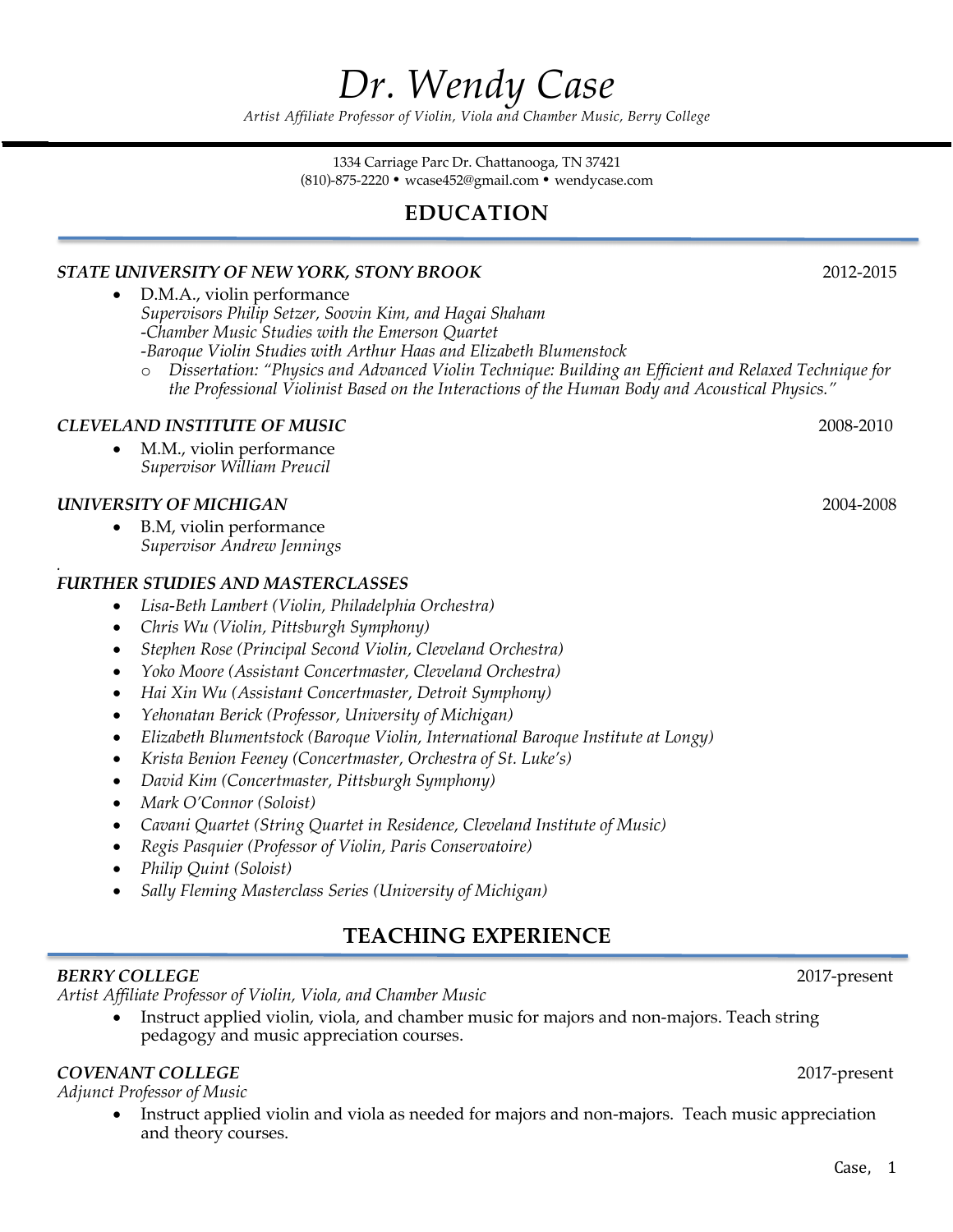# *CHATTANOOGA STATE COMMUNITY COLLEGE* 2017-present

*Adjunct Professor of Violin*

• Instruct applied violin lessons for music majors and non-majors. Teach introduction to music courses. Perform as faculty artist on resident concert series.

## *BROOKLYN COLLEGE PREPARATORY CENTER* 2013-2016

#### *Violin and Viola Faculty*

• Private and group Suzuki lessons; traditional violin lessons; improvisation lessons; chamber music coaching; music reading classes; music and movement classes; recruiting new students for the department. \*

#### *STATE UNIVERSITY OF NEW YORK, STONY BROOK* 2012-2014

*Violin Studio Teaching Assistant*

• Teaching assistant for Philip Setzer, Soovin Kim, and Hagai Shaham; teach in case of faculty absence; arrange auditions; schedule lessons; facilitate communication with graduate department.

#### *MASTERWORKS FESTIVAL*

*Violin Apprentice* 2010-2012

• Instruct high school and college violinists; perform as concertmaster of the Masterworks Festival Orchestra; lead sectionals; facilitate soloist rehearsals; develop leadership skills.

#### *CLEVELAND MUSIC SETTLEMENT* 2008-2012

*Violin and Viola Faculty*

• Classroom teaching in inner city schools; private Suzuki lessons; traditional lessons; outreach.

## *FLINT INSTITUTE OF MUSIC* 2005-2008

*Violin and Viola Faculty*

• Violin and viola lessons; chamber music coaching; Flint Youth Symphony Orchestra sectionals; classroom lessons; inner city outreach programs; summer string workshops; recruiting.

\*Suzuki Teacher Certification 2012, Cleveland Institute of Music Teacher Training.

# *GUEST ARTIST APPEARANCES AND MASTERCLASSES*

| Western Kentucky University, Violin Masterclass<br>$\bullet$                                 | 2019<br>2017, 2019<br>2019 |
|----------------------------------------------------------------------------------------------|----------------------------|
|                                                                                              |                            |
| Duke University, Guest Performer, Duke Initiative in Theology and the Arts<br>$\bullet$      |                            |
| University of Tennessee, Knoxville, Violin Masterclass<br>$\bullet$                          |                            |
| Lee University International Piano Festival, Chamber Masterclasses<br>2017-2019<br>$\bullet$ |                            |
| 2018, 2019<br>Georgia Governor's Honors Program, Guest Chamber Artist<br>$\bullet$           |                            |
| Smithsonian Postal Museum, Washington DC, Tetris Duo Recital<br>$\bullet$                    | 2018                       |
| University of Tennessee Chattanooga, Guest Artist, Faculty Concert Series<br>$\bullet$       | 2017                       |
| Westmont College, Guest Artist and Masterclass<br>$\bullet$                                  | 2016                       |
| Biola University, Guest Artist, Concerts at Noon Series<br>$\bullet$                         | 2016                       |
| Masterworks Festival, Faculty Chamber Series<br>$\bullet$                                    | 2015                       |

# **PERFORMANCE EXPERIENCE**

# *CHAMBER EXPERIENCE*

| <b>Scenic City Chamber Society</b>                                               |              |
|----------------------------------------------------------------------------------|--------------|
| -Artistic Director and Performer                                                 | 2018-present |
| Brahms' Ghost Piano Trio                                                         | 2014-present |
| -Concerts; new commissions and premieres; tours; outreach; college masterclasses |              |
| Tetris Duo                                                                       |              |
| -with pianist Jennifer Heemstra                                                  | 2017-2019    |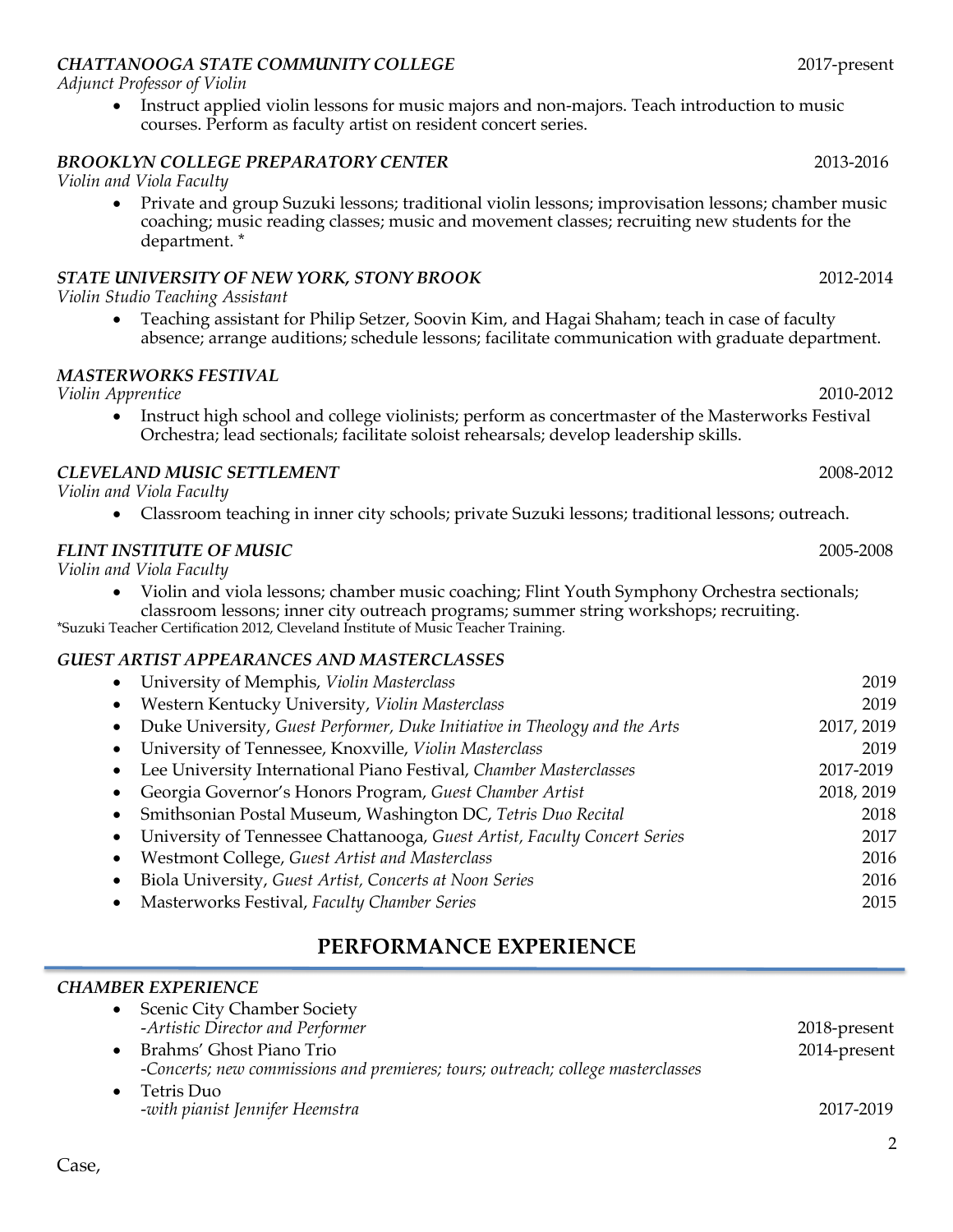| Kolkata Classics Series<br>$\bullet$                                                          |              |
|-----------------------------------------------------------------------------------------------|--------------|
| -Chamber tour and concerts with Kirsten Docter, Amir Eldan, and Jennifer Heemstra             | 2017-present |
| Concerts for Hope Tours, Violin Soloist<br>$\bullet$                                          | 2016-present |
| <b>Ensemble of Variable Geometry</b><br>$\bullet$<br>-Contemporary Chamber Music Ensemble     | 2017-2019    |
|                                                                                               |              |
| Masterworks Festival Faculty Chamber Series<br>$\bullet$                                      | 2015         |
| <b>Memling Baroque Soloists</b><br>$\bullet$                                                  | 2015-2016    |
| -New York City Chamber Music Series with Musicians of the Metropolitan Opera                  |              |
| Erie Philharmonic Outreach String Quartet<br>$\bullet$                                        | 2014-2015    |
| -Outreach Concerts in Erie Public Schools and Businesses                                      |              |
| Nomi String Quartet<br>$\bullet$                                                              | 2013-2014    |
| - Fundraising quartet for the Nomi Network (anti-human trafficking organization)              |              |
| Free-lance Chamber Groups<br>$\bullet$                                                        | 2004-2014    |
| Marcia W. Dort Honors String Quartet<br>$\bullet$                                             | 2001-2003    |
| -Flint Institute of Music full scholarship; recitals; masterclasses; fundraising performances |              |
| <b>ORCHESTRAL EXPERIENCE</b>                                                                  |              |
| Atlanta Symphony, Substitute Violin<br>٠                                                      | 2018-present |
| Nashville Opera, First Violin<br>$\bullet$                                                    | 2018-present |
|                                                                                               |              |
| North Eastern Pennsylvania Philharmonic, First Violin                                         | 2016-2017    |

- Rochester Philharmonic, Substitute 2012-2017 • American Symphony, Substitute 2015-2017 • Erie Philharmonic, Assistant Principal Second / Acting Principal 2010-2017 • Cleveland Orchestra Blossom Festival Orchestra, Section Violin Summer 2011, 2012
- Canton Symphony Orchestra, Section Violin 2010-2013
	- Masterworks Festival Orchestra, Concertmaster 2010-2012

#### *PREMIERES, PUBLICATIONS, AND ACADEMIC RESEARCH PRESENTATIONS Premieres*

• Zakharia Truett: Composition Recital **April 8, 2018** April 8, 2018 • Eric Genuis: "Rebellion" and "Mercy" June 3, 2016 Joshua Rodriguez: Piano Trio No. 1, "That Crazed Girl Improvising" March 11, 2016 • Josh Rodriguez: Violin Sonata No. 1 (Commission and Premiere) 2015 • William Alexander: multiple orchestral works with the Erie Philharmonic 2010-2014 • Evan Chambers: Carnegie Hall Premiere, "The Old Graveyard" 2008 • University of Michigan New Music Concerts: premieres of more than thirty new works 2004-2008 *Presentations and Publications* • The Strad Magazine "A Scientific Approach to Violin Resonance" and March 2020 • American String Teacher's Association: "Physics and Advanced Violin Technique" March 2019 • Acoustical Society of America: *"Violin Physics"* September 2018

# **SCHOLARSHIPS AND GRANT WRITING**

| • Tennessee Arts Commission Performance Touring Grant (Chattanooga State College) | 2019      |
|-----------------------------------------------------------------------------------|-----------|
| Arts Build Community Cultural Foundations Grant (Scenic City Chamber Society)     | 2018      |
| State University of New York Distinguished Travel Award                           | 2014      |
| Longy International Baroque Festival Scholarship                                  | 2014      |
| State University of New York, Stony Brook: Full Scholarship and Stipend           | 2012-2014 |
| Masterworks Festival Concerto Competition Winner                                  | 2011      |
| Masterworks Festival Fellowship and Stipend                                       | 2010-2012 |
| Cleveland Institute of Music: Institutional Scholarship                           | 2008-2010 |
| Le Domaine Forget Festival Scholarship                                            | 2007      |
|                                                                                   | Case.     |